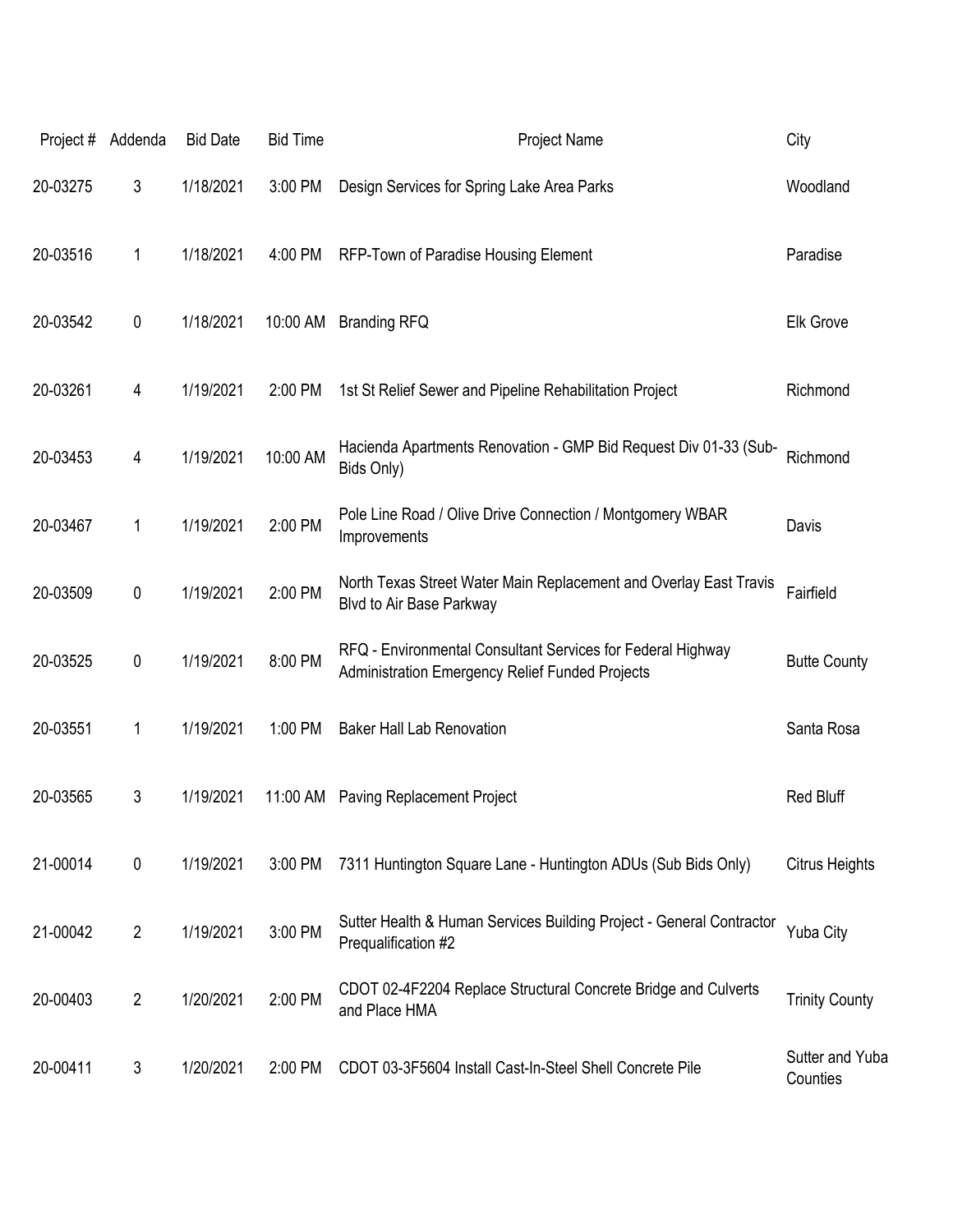| 20-00450 | $\mathbf 0$      | 1/20/2021 | 2:00 PM | CDOT 01-0E2014 Remove Portion of Bridge and Replace Timber<br>Hardware | <b>Mendicino County</b> |
|----------|------------------|-----------|---------|------------------------------------------------------------------------|-------------------------|
| 20-03459 | $\mathfrak{Z}$   | 1/20/2021 | 2:00 PM | 2020 Primary Clarifier Rehabilitation Project                          | Fairfield               |
| 20-03465 | $\overline{2}$   | 1/20/2021 | 2:00 PM | Wastewater Treatment Plant HVAC Upgrade                                | Sacramento              |
| 20-03531 | $\pmb{0}$        | 1/20/2021 | 2:00 PM | 2531 Land Avenue Interior Concrete                                     | Sacramento              |
| 20-03552 | $\boldsymbol{0}$ | 1/20/2021 |         | 10:00 AM Parking Lot Sweeping Services                                 | Elk Grove               |
| 21-00013 | 1                | 1/20/2021 | 3:00 PM | Embassy Suites by Hilton (Sub Bids Only)                               | Sacramento              |
| 21-00038 | $\pmb{0}$        | 1/20/2021 |         | 12:00 PM 2020 or Newer Class 2 Full Size Low Roof 10-12 Passenger Van  | Santa Rosa              |
| 21-00103 | $\pmb{0}$        | 1/20/2021 | 1:00 PM | <b>Conduit Burial &amp; Electrical Panel Services</b>                  | Rancho Cordova          |
| 20-00447 | $\pmb{0}$        | 1/21/2021 | 2:00 PM | CDOT 02-1J4904 Place Hot Mix Asphalt (Type A)                          | <b>Tehama County</b>    |
| 20-03320 | 1                | 1/21/2021 | 2:00 PM | Macdonald Ave and 33rd Street Intersection                             | Richmond                |
| 20-03364 | 3                | 1/21/2021 |         | 2:00 PM Pavement Maintenance Zone 4                                    | Concord                 |
| 20-03409 | $\pmb{0}$        | 1/21/2021 |         | 4:00 PM RFQ Old Town Plaza Public Art Project                          | Elk Grove               |
| 20-03449 | 3                | 1/21/2021 | 2:00 PM | 47th Avenue Pedestrian and Bicycle Improvements Project                | Sacramento              |
| 20-03451 | $\overline{c}$   | 1/21/2021 |         | 10:00 AM 2020 Pavement Rehabilitation Project - Bike Path Package      | Davis                   |
| 20-03469 | 1                | 1/21/2021 |         | 12:00 PM General Line Construction                                     | Sacramento              |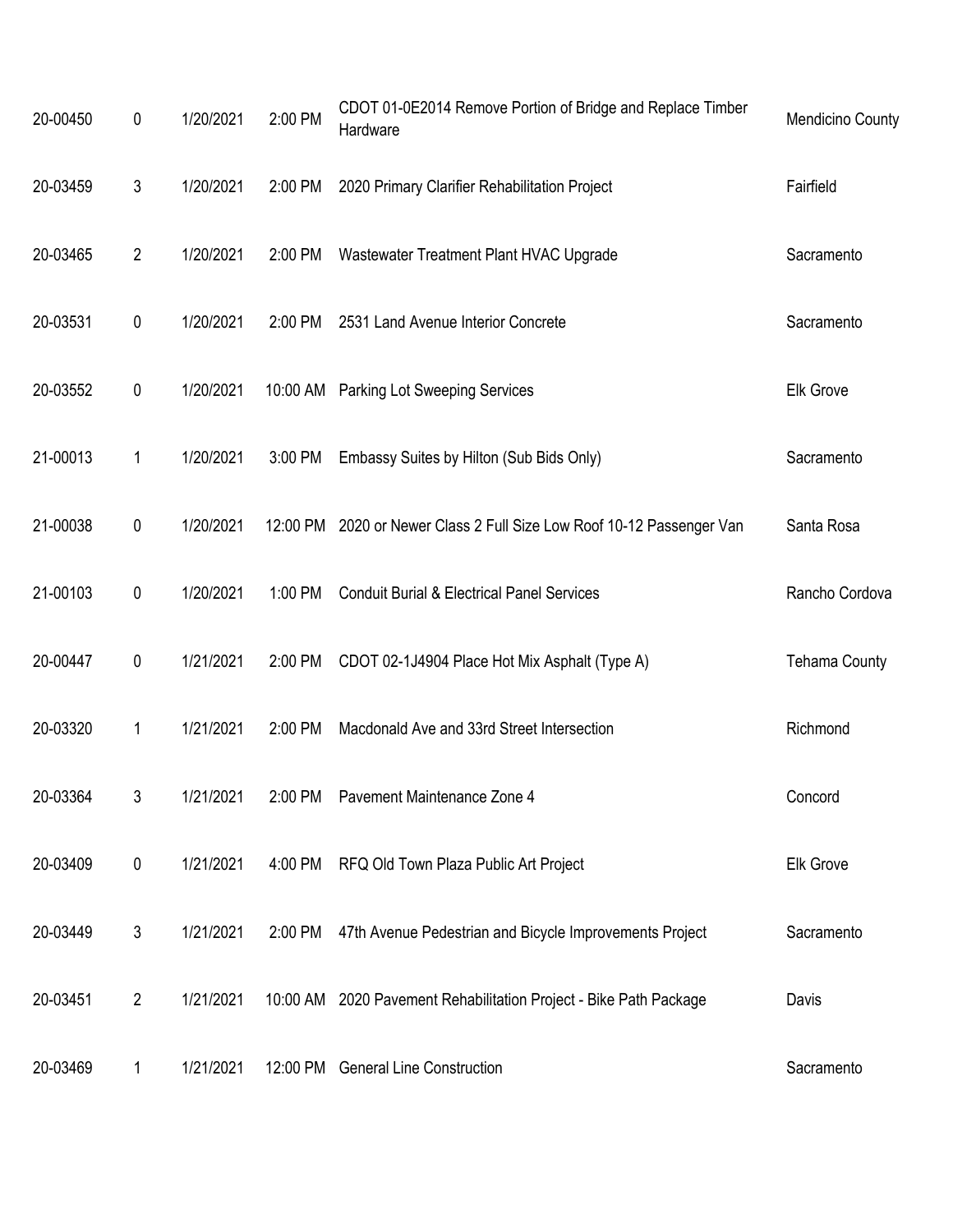| 20-03470 | 0              | 1/21/2021         | 1:00 PM | RFP Brookside Drive Storm Damage Repair Project Management<br>Services                                | Napa                    |
|----------|----------------|-------------------|---------|-------------------------------------------------------------------------------------------------------|-------------------------|
| 20-03481 | 1              | 1/21/2021         | 3:00 PM | Re-Roofing of Expo Center Buildings                                                                   | Sacramento              |
| 20-03490 | 0              | 1/21/2021         | 2:00 PM | AC Overlay Project - SB 1 Phase 4                                                                     | Sacramento              |
| 20-03503 | $\overline{2}$ | 1/21/2021         | 2:00 PM | Backbone Improvement Plans For Barrett Ranch East Phase 2                                             | Sacramento County       |
| 20-03550 | 0              | 1/21/2021         | 3:00 PM | <b>Licensed Pest Control Advisory Service</b>                                                         | Sacramento              |
| 21-00007 | 0              | 1/21/2021         | 2:00 PM | Manhole Frame and Cover Replacement Project 2021                                                      | <b>Rohnert Park</b>     |
| 21-00032 | 0              | 1/21/2021         | 3:00 PM | Fabricate and Install Utility/Service Truck Bodies                                                    | Sacramento              |
| 21-00033 | 0              | 1/21/2021         | 4:00 PM | Operating Lease for One New Heavy Duty Motor Grader                                                   | Sacramento              |
| 21-00034 | 0              | 1/21/2021         |         | 10:00 AM Kent Lake Aerator Vent Lines Replacement - MMWD                                              | San Geronimo<br>Valley  |
| 21-00047 | 0              | 1/21/2021         | 2:00 PM | PREQUALIFICATION: TP3 Water Intrusion Repairs - Hawthorn                                              | Davis                   |
| 21-00055 | 0              | 1/21/2021 2:15 PM |         | Potholing Services in the Counties of Shasta, Lassen, Plumas, Modoc,<br>Siskiyou, Tehama, and Trinity | <b>Various Counties</b> |
| 21-00084 | 0              | 1/21/2021         | 3:00 PM | Willits Unified School District Blosser Lane Elementary Campus wide<br>Re-Roofing Project             | <b>Willits</b>          |
| 20-03485 | 0              | 1/22/2021         | 3:30 PM | (ReBid) Demolition Services - Yellow Building                                                         | Redding                 |
| 20-03511 | 1              | 1/22/2021         |         | 10:00 AM RFQ for Department of Public Works Services                                                  | <b>Elk Grove</b>        |
| 20-03515 | 0              | 1/22/2021         | 4:00 PM | Professional Services for Preparing Updated Traffic Counts and Future<br><b>Travel Demand Models</b>  | Yuba County             |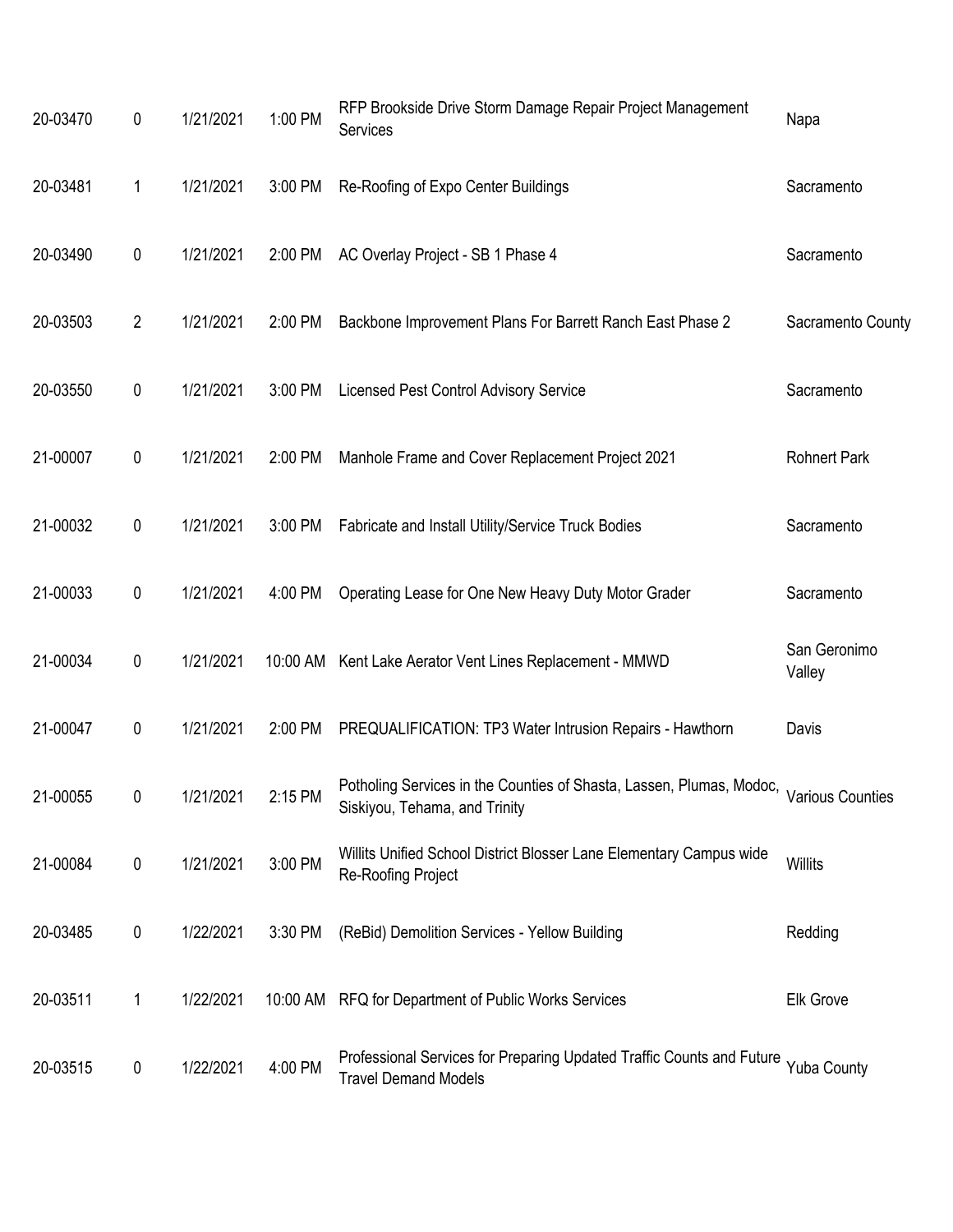| 20-03519 | 0              | 1/22/2021 | 5:00 PM  | Local Manufacturing Action Plan                                                                 | Napa           |
|----------|----------------|-----------|----------|-------------------------------------------------------------------------------------------------|----------------|
| 20-03532 | 1              | 1/22/2021 | 2:00 PM  | Purchase of Rerail Equipment - REBID                                                            | Sacramento     |
| 20-03558 | 1              | 1/22/2021 | 3:00 PM  | RFP - Dispatch Services Town of Paradise                                                        | Paradise       |
| 20-03564 | 0              | 1/22/2021 | 5:00 PM  | RFP Annual and On-Call Stream and Rain Gage Maintenance<br>Services                             | Napa           |
| 21-00086 | 1              | 1/22/2021 | 9:00 AM  | LOVESAC $\sim$ Ice Blocks (Sub Bids Only)                                                       | Sacramento     |
| 20-03428 | $\overline{2}$ | 1/25/2021 | 2:00 PM  | Repair and Replace Cladding and Sidding at USCG Training Center -<br>Petaluma                   | Petaluma       |
| 20-03559 | $\overline{2}$ | 1/25/2021 | 2:00 PM  | REBID-2 - Almond Street Multimodal Improvements Project & Gap<br><b>Closure Complex Project</b> | Paradise       |
| 20-00454 | 0              | 1/26/2021 | 2:00 PM  | CDOT 04-4G8724 Rock Slope Protection (RSP), RSP Backfill and<br><b>Structure Excavation</b>     | Solano County  |
| 20-03405 | 1              | 1/26/2021 | 1:00 PM  | Secondary Clarifier No. 3 Rehabilitation Project                                                | San Rafael     |
| 20-03418 | 0              | 1/26/2021 | 10:00 AM | Liberty High School Roofing Project                                                             | Brentwood      |
| 20-03419 |                | 1/26/2021 | 2:00 PM  | Butte College Technology Remodel Project                                                        | Oroville       |
| 20-03506 | 0              | 1/26/2021 | 2:00 PM  | Alterations to Building E (North Gym) Project at Pierce High School                             | Arbuckle       |
| 20-03523 | 0              | 1/26/2021 | 12:00 PM | Retirement Plan Record Keeping and Administrative Services                                      | Rancho Cordova |
| 21-00004 | 0              | 1/26/2021 | 1:00 PM  | RFQ for Preparing Bridge Preventative Maintenance Program                                       | Napa           |
| 21-00009 | 1              | 1/26/2021 | 2:00 PM  | Hillside Natural Area Fire Road Repairs                                                         | El Cerrito     |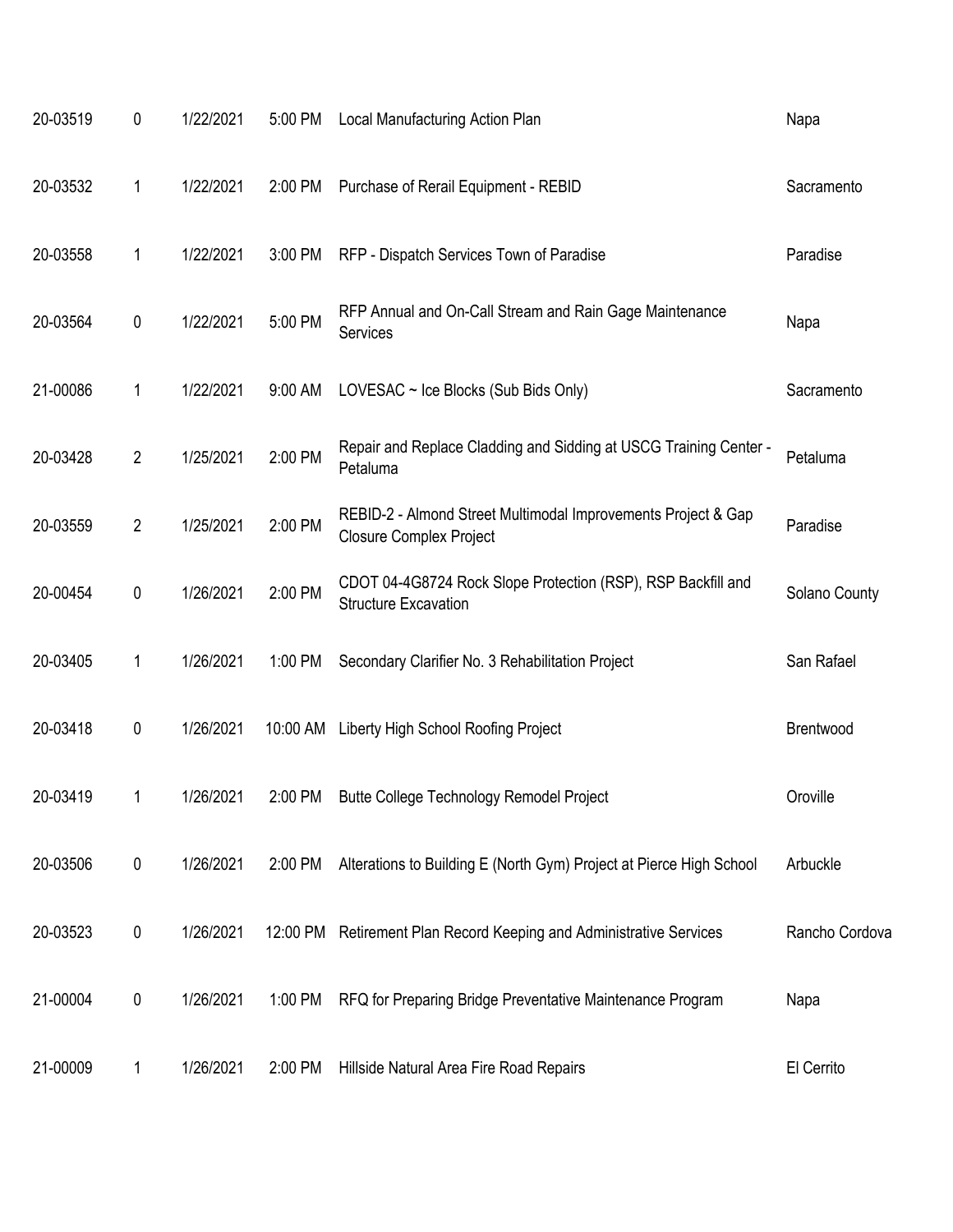| 21-00023 | 1              | 1/26/2021 | 2:00 PM | Howe Ave Elementary School Portable                                                       | Sacramento           |
|----------|----------------|-----------|---------|-------------------------------------------------------------------------------------------|----------------------|
| 21-00025 | $\pmb{0}$      | 1/26/2021 | 2:00 PM | LED Light Bulbs for City of Redding                                                       | Redding              |
| 21-00029 | $\pmb{0}$      | 1/26/2021 |         | 10:00 AM Exterior Paint of the Elk Grove Library-Dry Rot Repairs Project                  | <b>Elk Grove</b>     |
| 21-00039 | $\pmb{0}$      | 1/26/2021 | 4:00 PM | <b>Flow Meter Verification</b>                                                            | Santa Rosa           |
| 21-00048 | 3              | 1/26/2021 | 2:00 PM | HVAC Improvements Bellevue Elementary School                                              | Santa Rosa           |
| 21-00058 | 1              | 1/26/2021 | 9:00 AM | Natomas Reach D Pumping Plant 4                                                           | <b>Sutter County</b> |
| 21-00064 | 1              | 1/26/2021 | 1:00 PM | New Chevron Fuel, C-Store, New Retail Bldg., Site and Off-Site (Sub<br>Bids Only)         | Vacaville            |
| 21-00078 | 0              | 1/26/2021 | 3:00 PM | Uniform Rental and Laundry Services                                                       | Sacramento           |
| 20-03504 | 1              | 1/27/2021 | 3:00 PM | Led Street Lights                                                                         | Redding              |
| 20-03527 | 1              | 1/27/2021 |         | 10:00 AM 12 KV Switchgear Replacement Project                                             | <b>Rohnert Park</b>  |
| 21-00076 | 0              | 1/27/2021 | 2:30 PM | 66-21 - Combination Jet Vacuum Sewer Cleaner                                              | <b>Butte County</b>  |
| 20-00436 | $\overline{2}$ | 1/28/2021 | 2:00 PM | CDOT 03-4F1714 Construct Curb Ramps, Curb & Gutter and Lighting                           | <b>Yolo County</b>   |
| 20-03455 | $\overline{2}$ | 1/28/2021 | 2:00 PM | Yellow Brick Road Pedestrian & Bicycle Improvements Iron Triangle<br>Neighborhood Project | Richmond             |
| 20-03472 | $\pmb{0}$      | 1/28/2021 | 2:00 PM | Professional Engineering Design Services for C Street Enhancements<br>Project             | Galt                 |
| 20-03482 | 0              | 1/28/2021 | 2:00 PM | Replace R1-48 HVAC                                                                        | Paynes Creek         |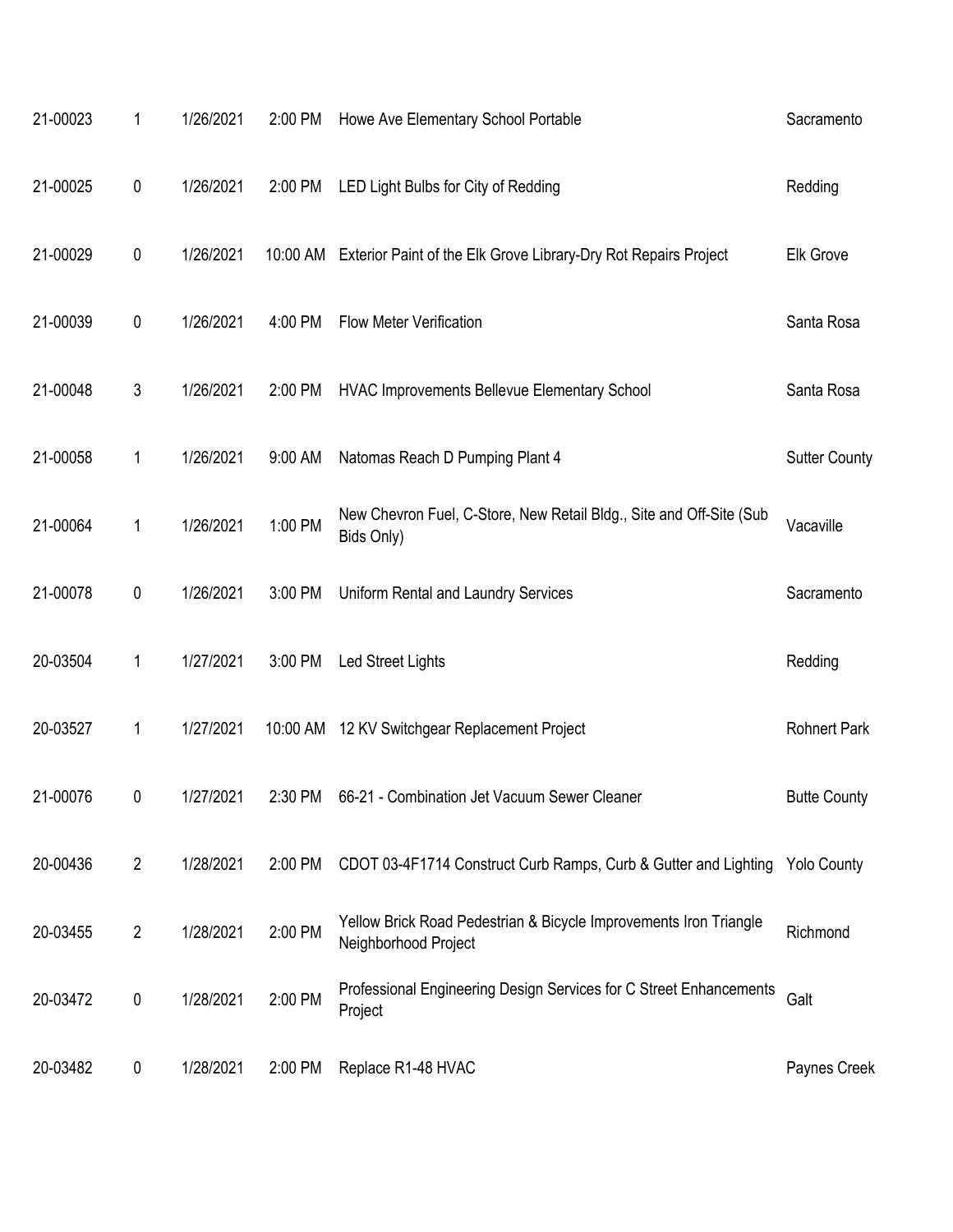| 20-03484 | 1         | 1/28/2021 | 3:00 PM | Austin Park Bus Stop Renovation & Promenade Improvement Project                                                      | Clearlake        |
|----------|-----------|-----------|---------|----------------------------------------------------------------------------------------------------------------------|------------------|
| 20-03489 | 1         | 1/28/2021 | 3:00 PM | Construction Of Girvan Road Railroad Crossing Improvements And<br>South Redding Bikeway And Pedestrian Trail Project | Redding          |
| 20-03514 | 5         | 1/28/2021 | 2:00 PM | Charlotte Wood Middle School Modernization - Increment 2                                                             | Danville         |
| 20-03529 | 1         | 1/28/2021 | 2:00 PM | District Nutrition Center Walk-In Freezer & Cooler Replacement<br>(Rebid)                                            | Richmond         |
| 20-03541 | 0         | 1/28/2021 | 2:00 PM | RFQ Master List On-Call General Contracting Services                                                                 | Sacramento       |
| 20-03566 | 0         | 1/28/2021 | 2:00 PM | Inspect and Repair/Rebuild Turbine Pump                                                                              | Redding          |
| 21-00041 | 1         | 1/28/2021 | 2:00 PM | Head Start School at Lewis Opportunity School                                                                        | Santa Rosa       |
| 21-00042 | 0         | 1/28/2021 | 2:00 PM | Novato High School Center for the Arts Production Rigging Project                                                    | Novato           |
| 21-00044 | $\pmb{0}$ | 1/28/2021 | 1:00 PM | Novato High School Center for the Arts Orchestra Shell Project<br>(REBID)                                            | Novato           |
| 21-00052 | 0         | 1/28/2021 | 2:00 PM | Shade Structures @ Various Sites, Phase 3                                                                            | <b>Elk Grove</b> |
| 21-00062 | 0         | 1/28/2021 | 2:00 PM | McNear Park Sewer and Water Main Replacements                                                                        | Petaluma         |
| 21-00085 | 0         | 1/28/2021 | 2:00 PM | South Valley High School Food Service and Classroom Modular<br><b>Buildings</b>                                      | Ukiah            |
| 21-00087 | 0         | 1/28/2021 | 3:00 PM | William Daylor High School Voluntary Accessibility Improvements                                                      | Sacramento       |
| 21-00091 | 0         | 1/28/2021 | 2:00 PM | <b>Weed Abatement Services</b>                                                                                       | Sacramento       |
| 21-00099 | 0         | 1/28/2021 | 2:30 PM | Self-Propelled, Hydrostatic Drive, Mid-Mount Broom                                                                   |                  |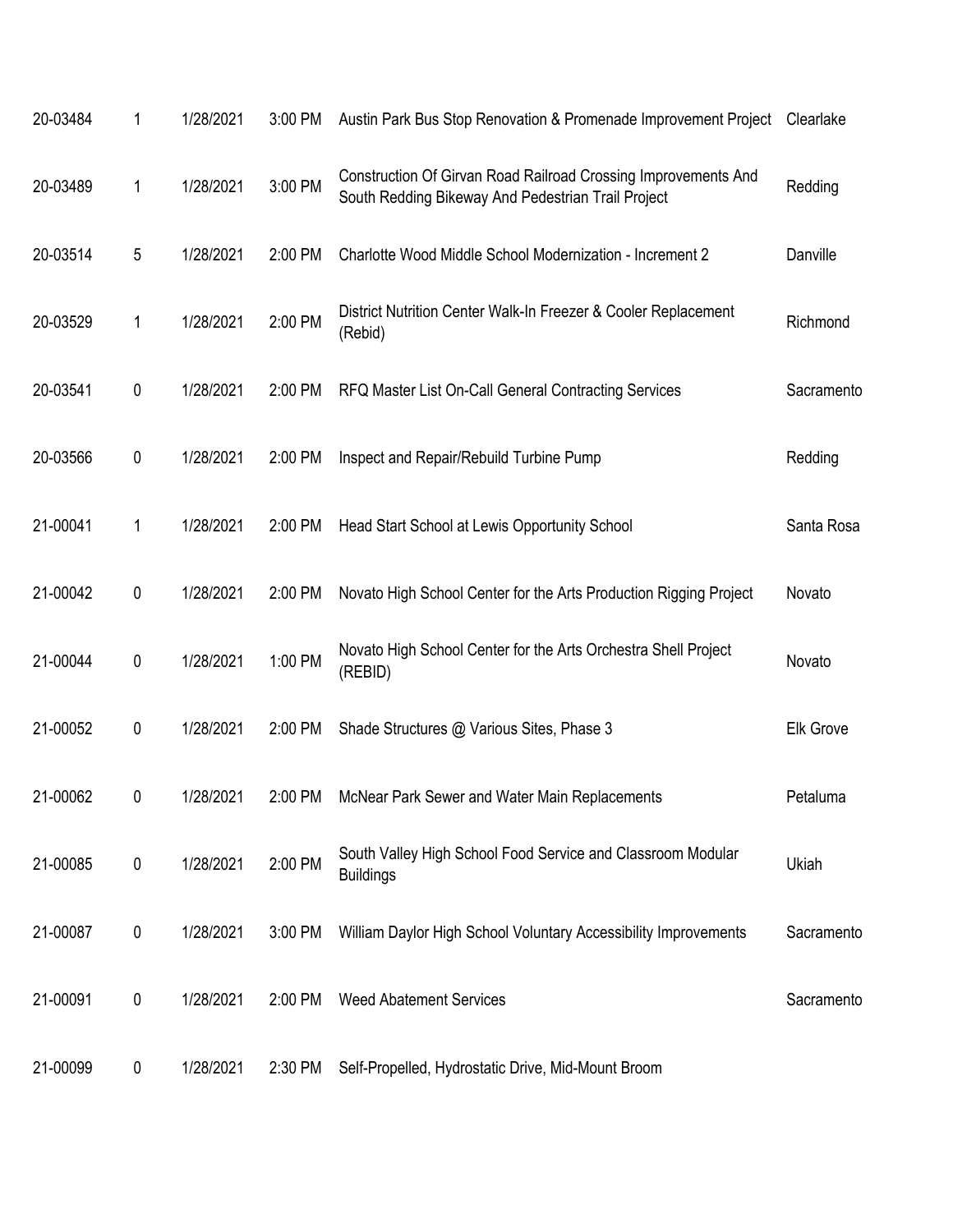| 21-00108 | 0              | 1/28/2021 | 2:00 PM | Noralto Elementary School Roofing Project                                                                   | Sacramento                        |
|----------|----------------|-----------|---------|-------------------------------------------------------------------------------------------------------------|-----------------------------------|
| 20-03357 | 4              | 1/29/2021 | 4:00 PM | RFP Force Main Assessment - West County Wastewater District                                                 | El Sobrante, Pinole<br>& Richmond |
| 20-03362 | 8              | 1/29/2021 | 3:00 PM | <b>RFP On-Call Janitorial Services</b>                                                                      | <b>Various Cities</b>             |
| 20-03411 | 3              | 1/29/2021 | 2:00 PM | Laguna Ridge East Elementary School - Soils Remediation                                                     | Elk Grove                         |
| 20-03478 | 1              | 1/29/2021 | 2:00 PM | RFP - Engineering Design Services - Leachate Tanks                                                          | Sonoma County                     |
| 20-03502 | 1              | 1/29/2021 | 2:00 PM | <b>Transportation Electric Bus Infrastructure</b>                                                           | Sacramento                        |
| 20-03528 | 1              | 1/29/2021 | 3:00 PM | RFP- Magalia dam Engineering Study                                                                          | Magalia                           |
| 20-03556 | $\overline{2}$ | 1/29/2021 | 5:00 PM | 2021-2025 On-Call Professional Services                                                                     | Anderson                          |
| 21-00010 | 1              | 1/29/2021 | 3:00 PM | Unity Park - Illegal Dumping Clean Up and Prevention Enclosure                                              | Richmond                          |
| 21-00012 | 0              | 1/29/2021 | 2:00 PM | Birch Lane ES, Cesar Chavez ES, North Davis ES & Willett ES Multi-<br>purpose Buildings LLB (Sub Bids Only) | Davis                             |
| 21-00027 |                | 1/29/2021 | 3:00 PM | RFP Pest Control Services - Contra Costa County DPW                                                         | <b>Various Cities</b>             |
| 21-00057 | 0              | 1/29/2021 | 2:00 PM | Board Room Audio Visual Improvements                                                                        | Martinez                          |
| 20-03434 | 1              | 2/1/2021  | 2:00 PM | Susan B Anthony School - Park Improvements                                                                  | Sacramento                        |
| 21-00040 | 1              | 2/1/2021  |         | 11:59 PM RFP - Economic Development Feasibility Study                                                       | Fort Bragg                        |
| 21-00093 | 0              | 2/1/2021  | 2:00 PM | <b>Moving Services</b>                                                                                      | Santa Rosa                        |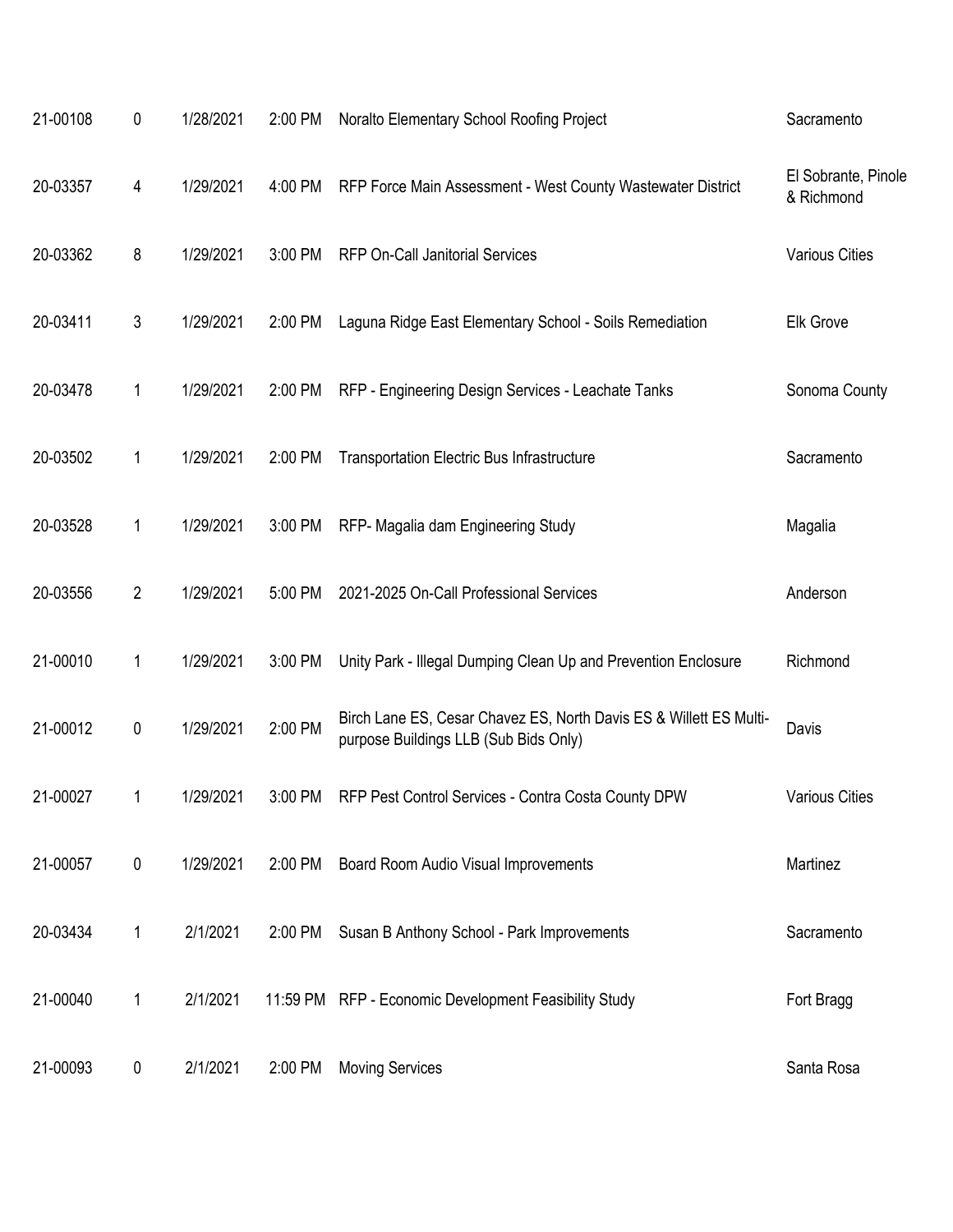| 20-03530 | 0         | 2/2/2021 | 2:00 PM  | 2021 Treatment Plant Improvements Project                                                                                 | Napa                   |
|----------|-----------|----------|----------|---------------------------------------------------------------------------------------------------------------------------|------------------------|
| 20-03563 | 0         | 2/2/2021 | 2:00 PM  | AT&T Riverside Pedestrian Pathway Project                                                                                 | Calistoga              |
| 21-00014 | $\pmb{0}$ | 2/2/2021 | 2:00 PM  | CDOT 04-3Q9804 Cold Plane AC Pavement and Place RHMA-G                                                                    | Sonoma County          |
| 21-00020 | 0         | 2/2/2021 | 2:00 PM  | CDOT 03-2G1604 Cold Plane AC Pavement and Replace with Hot Mix<br>Asphalt                                                 | <b>Yolo County</b>     |
| 21-00035 | 0         | 2/2/2021 | 2:00 PM  | <b>Unitrans Diesel Tank Removal</b>                                                                                       | Davis                  |
| 21-00053 | 2         | 2/2/2021 | 2:00 PM  | Permanent Supportive Housing Site Infrastructure                                                                          | Woodland               |
| 21-00056 | 0         | 2/2/2021 | 2:00 PM  | 2021 Sewer and Water Repair and Replacement Project                                                                       | Woodland               |
| 21-00059 | 0         | 2/2/2021 | 2:00 PM  | Potable Water Reservoir Cleaning and Inspection Project 2021                                                              | Fairfield              |
| 21-00059 | 1         | 2/2/2021 | 2:00 PM  | South Orinda Sewer Renovations, Phase 8                                                                                   | Orinda                 |
| 21-00072 | 0         | 2/2/2021 | 2:00 PM  | Curb Ramp Improvements In Preparation for WPR021 Project                                                                  | <b>Elk Grove</b>       |
| 21-00089 | 0         | 2/2/2021 | 11:00 AM | Bridgeway Island, Southport, and Westfield Village Elementary<br>Schools Install Security Camera System                   | <b>West Sacramento</b> |
| 21-00071 | $\pmb{0}$ | 2/3/2021 | 2:00 PM  | Purchase and Installation of Crane, Flatbed and Hi-Rail Equipment on<br>SacRT Truck #732                                  | Sacramento             |
| 20-03439 | 0         | 2/4/2021 | 2:00 PM  | Folsom Women's Facility Roof Replacement, Admin Building, HU A,<br>HU <sub>B</sub>                                        | Folsom                 |
| 20-03448 | 7         | 2/4/2021 | 3:00 PM  | Request for Proposals to Provide Design-Build Services for the Repair<br>and Hardening of the Milliken Raw Water Pipeline | Napa                   |
| 20-03463 | 0         | 2/4/2021 | 2:00 PM  | Solano Hall Elevator Modernization                                                                                        | Sacramento             |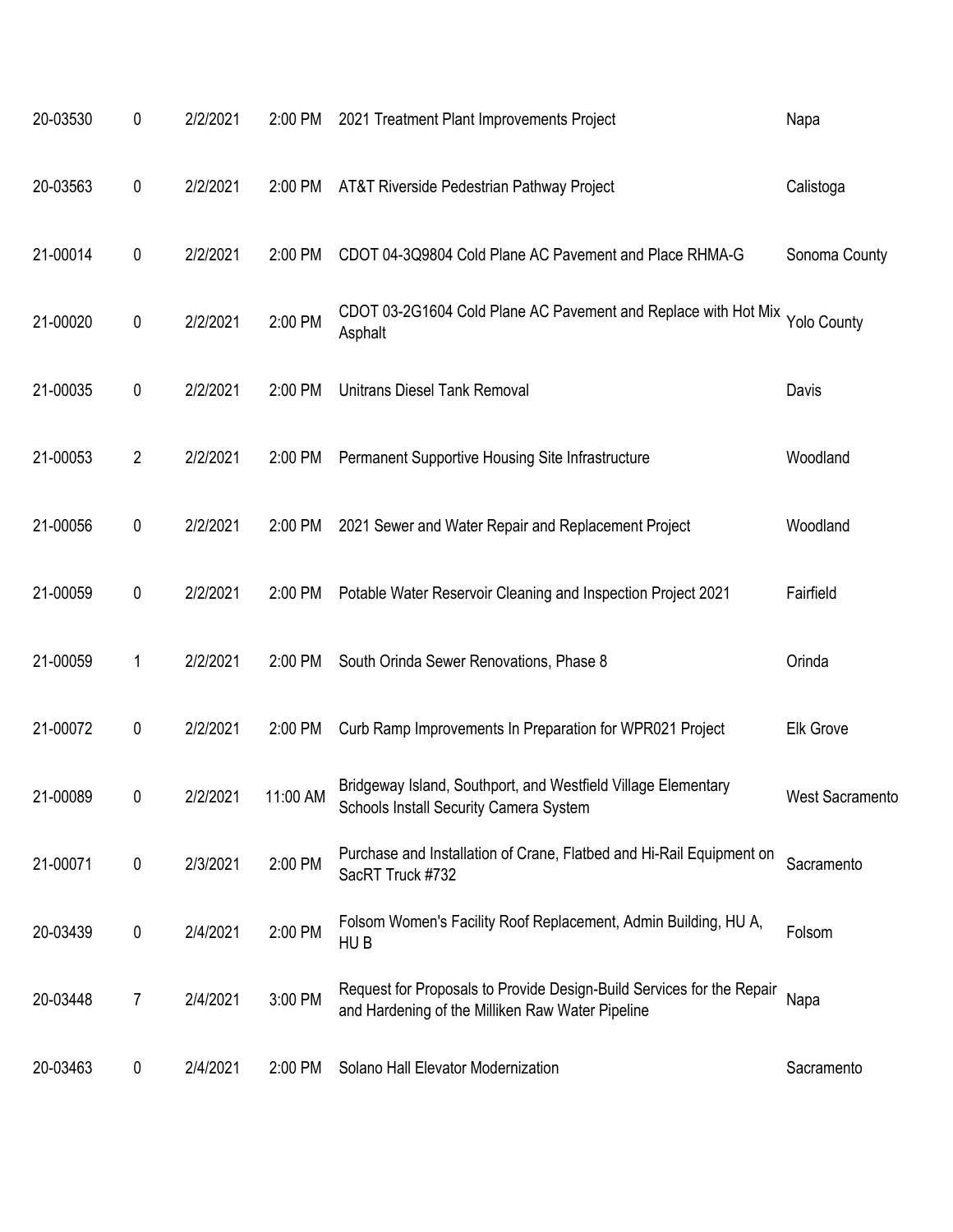| 21-00010 | $\pmb{0}$      | 2/4/2021 | 2:00 PM | Sacramento International Airport Remain over Night (RON) Apron<br>Project             | Sacramento                              |
|----------|----------------|----------|---------|---------------------------------------------------------------------------------------|-----------------------------------------|
| 21-00013 | $\pmb{0}$      | 2/4/2021 | 2:00 PM | CDOT 04-3Q4204 Cold Plane AC Pavement and Place RHMA (gap<br>graded)                  | Sonoma County                           |
| 21-00021 | $\pmb{0}$      | 2/4/2021 | 2:00 PM | CDOT 03-1H8204 Install Fiber Optic Cable and Wireless<br><b>Communication Systems</b> | El Dorado and<br>Sacramento<br>Counties |
| 21-00043 | $\pmb{0}$      | 2/4/2021 | 3:00 PM | On-Call Land Use and Planning Consulting Services                                     | Woodland                                |
| 21-00044 | $\pmb{0}$      | 2/4/2021 | 3:00 PM | <b>On-Call CEQA Consulting Services</b>                                               | Woodland                                |
| 21-00061 | $\pmb{0}$      | 2/4/2021 | 2:00 PM | <b>Repaving Local Streets</b>                                                         | Sebastopol                              |
| 21-00102 | $\pmb{0}$      | 2/4/2021 | 2:00 PM | <b>Facility Landscaping Services</b>                                                  | <b>Elk Grove</b>                        |
| 21-00110 | $\pmb{0}$      | 2/4/2021 |         | 10:00 AM Aquatics Center Trellis Paint Repair Project                                 | <b>Elk Grove</b>                        |
| 20-03464 | 3              | 2/5/2021 | 4:00 PM | RFP Construction Management Services - West County Wastewater<br><b>District</b>      | Richmond                                |
| 20-03513 | $\overline{2}$ | 2/5/2021 | 4:30 PM | RFP - Detention Grade Slider Door Retrofits                                           | Marysville                              |
| 21-00002 | 0              | 2/5/2021 |         | 1:00 PM Landscape Maintenance of District Streetscapes                                | Elk Grove                               |
| 21-00005 | $\pmb{0}$      | 2/5/2021 | 5:00 PM | <b>Pocket Canal Aeration Cabinet Installation</b>                                     | Sacramento                              |
| 21-00092 | $\pmb{0}$      | 2/5/2021 | 2:00 PM | Installation of Fare Vending Machine Communication Cables                             | Sacramento                              |
| 21-00011 | $\pmb{0}$      | 2/8/2021 | 3:00 PM | HVAC Maintenance and As-Needed Repairs                                                | Antioch                                 |
| 20-03242 | 1              | 2/9/2021 | 2:00 PM | Siding/Window Replacement                                                             | Suisun City                             |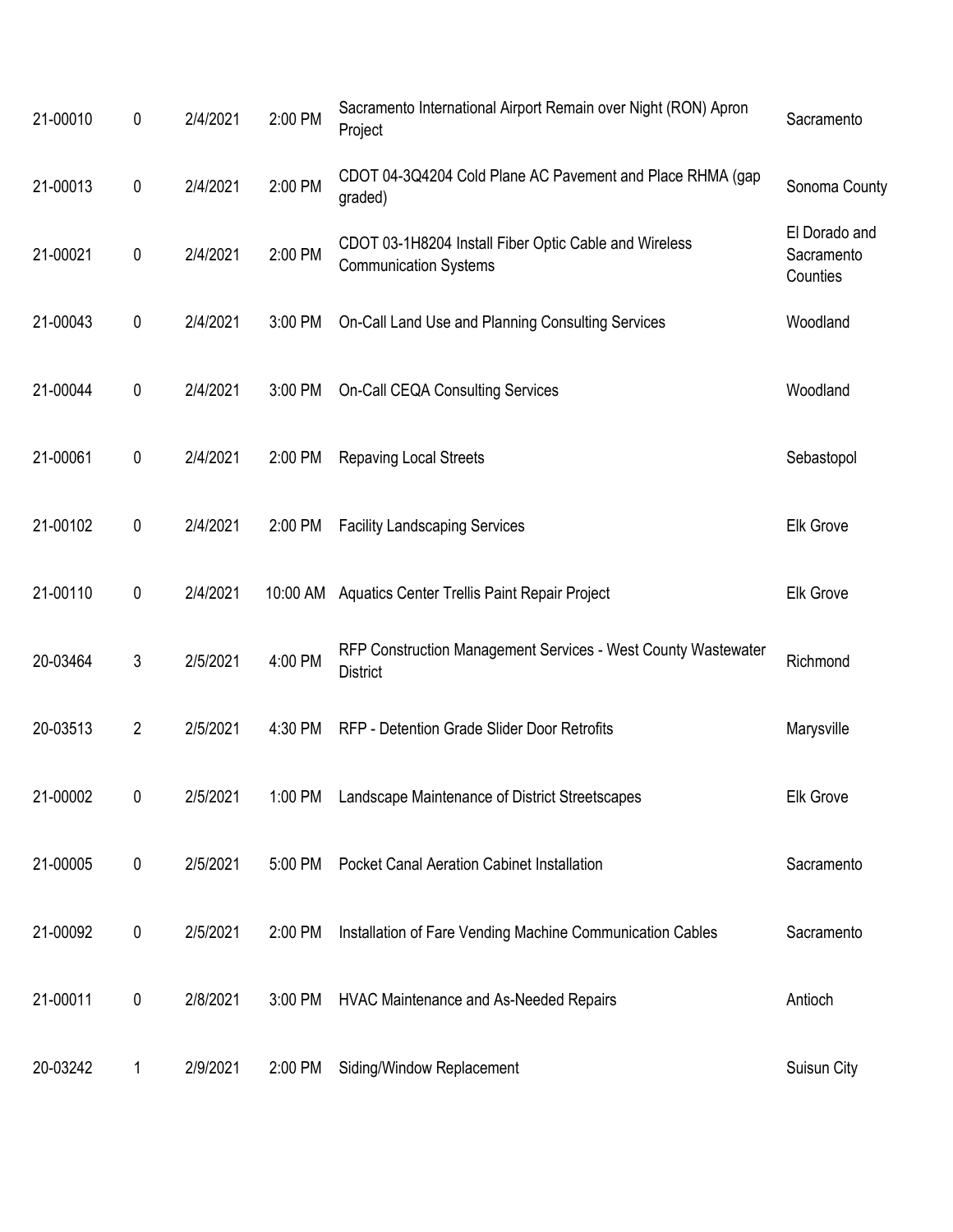| 20-03524 | 1              | 2/9/2021  | 2:00 PM | Chemistry Annex Seismic Work 2 PREQUALIFIED                                                                             | Davis                  |
|----------|----------------|-----------|---------|-------------------------------------------------------------------------------------------------------------------------|------------------------|
| 21-00002 | $\pmb{0}$      | 2/9/2021  | 2:00 PM | CDOT 03-1H8604 Install Fiber Optic Cable Systems & Traffic Mgmt<br><b>System Elements</b>                               | <b>Butte County</b>    |
| 21-00007 | $\pmb{0}$      | 2/9/2021  | 2:00 PM | CDOT 04-2J7204 Structural Conc, Steel Piling, HMA, RHMA, Exc, &<br>Precast PS Conc Slab                                 | Contra Costa<br>County |
| 21-00008 | $\pmb{0}$      | 2/9/2021  | 2:00 PM | Enso Village - Healdsburg (Sub Bids Only)                                                                               | Healdsburg             |
| 21-00031 | $\overline{2}$ | 2/9/2021  | 2:00 PM | NP3 Elementary School Increment 1 - Site Package                                                                        | Sacramento             |
| 21-00082 | $\pmb{0}$      | 2/9/2021  | 2:00 PM | Woodridge Elementary School Portable Relocation Phase 2 Project                                                         | Sacramento             |
| 21-00094 | $\pmb{0}$      | 2/9/2021  | 5:00 PM | Architectural and Engineering Design Services - Morse Park<br><b>Recreation Center</b>                                  | <b>Elk Grove</b>       |
| 20-02524 | 7              | 2/10/2021 | 2:00 PM | UC Center Sacramento (Pre-Qualified GC's)                                                                               | Sacramento             |
| 21-00004 | $\pmb{0}$      | 2/10/2021 | 2:00 PM | CDOT 04-1J3604 Cold Plane, Place RHMA and Modify Signal and<br>Lighting                                                 | Sonoma County          |
| 20-03379 | 3              | 2/11/2021 | 2:00 PM | 621 Orchard Avenue - New Modular Classrooms                                                                             | Vacaville              |
| 21-00050 | 0              | 2/11/2021 | 5:00 PM | RFP Construction Management Services for Rumrill Boulevard<br>Complete Streets Project - City of San Pablo              | San Pablo              |
| 21-00070 | $\pmb{0}$      | 2/11/2021 | 4:00 PM | RFP Kiefer Landfill Source Testing                                                                                      | Sacramento             |
| 21-00088 | $\pmb{0}$      | 2/11/2021 | 2:00 PM | Lower Colgan Creek Restoration - Phase 2                                                                                | Santa Rosa             |
| 21-00090 | $\pmb{0}$      | 2/11/2021 | 2:00 PM | RFP Colusa Unified School District - Design, Installation, Operations,<br>and Maintenance of Solar Photovoltaic Systems | Colusa                 |
| 21-00098 | 0              | 2/11/2021 | 2:00 PM | Elk Grove Florin Road and Elk Grove Park Sidewalk Infill Project                                                        | <b>Elk Grove</b>       |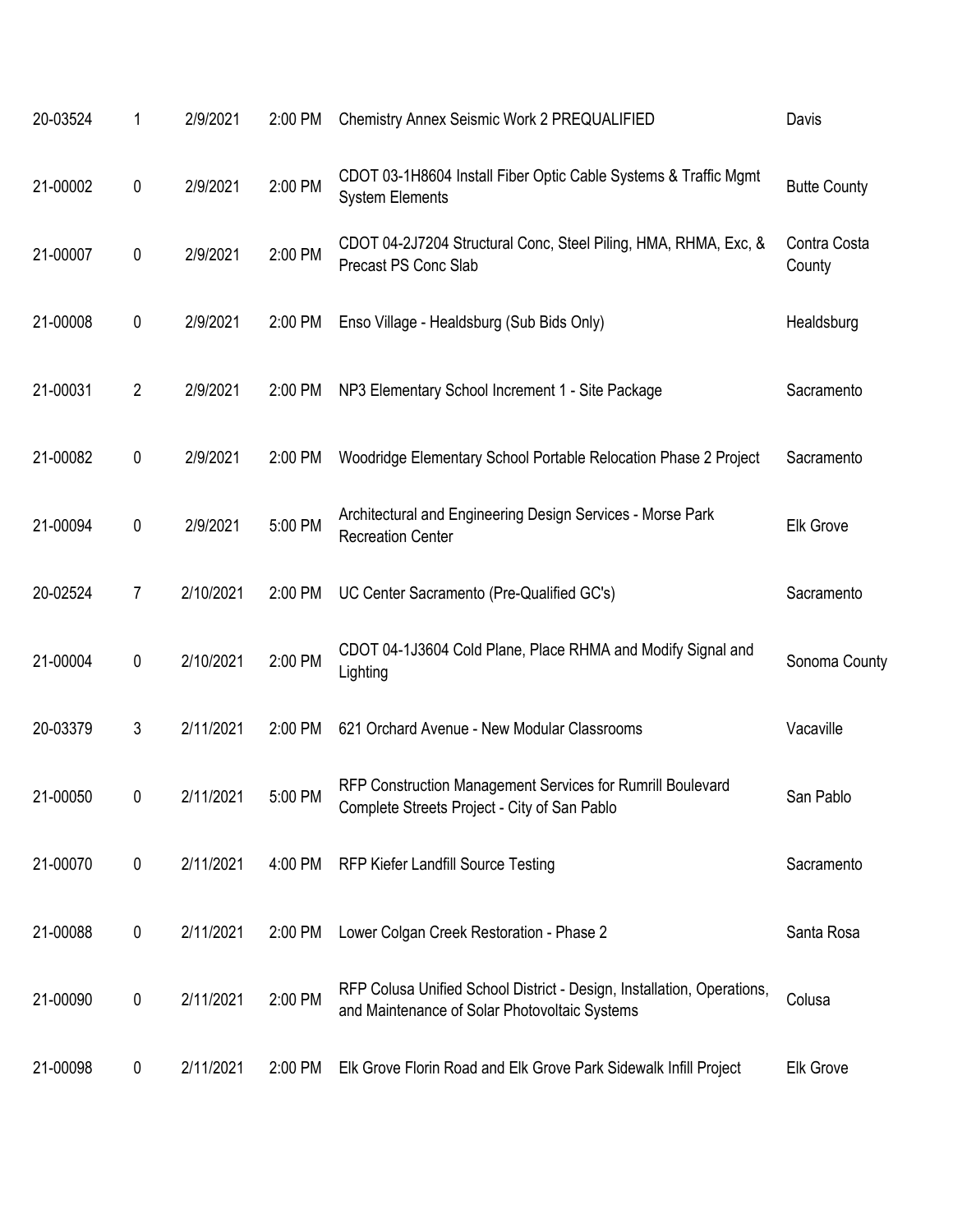| 21-00064 | 1         | 2/16/2021 | 2:00 PM | Richmond Fire Station 66 Building Remodel and Addition                                                                                                      | Richmond         |
|----------|-----------|-----------|---------|-------------------------------------------------------------------------------------------------------------------------------------------------------------|------------------|
| 21-00078 | 0         | 2/16/2021 | 2:00 PM | Lower Walnut Creek Restoration Project                                                                                                                      | Martinez         |
| 21-00080 | 0         | 2/16/2021 | 4:00 PM | RFP for Professional Engineering Services for UV Disinfection<br>Replacement District Project 100012 & UV Hydraulic Improvements<br>District Project 100013 | Martinez         |
| 21-00109 | 0         | 2/16/2021 | 2:00 PM | <b>RFP Rodent Management Servicrs</b>                                                                                                                       | Sacramento       |
| 21-00083 | 0         | 2/18/2021 | 3:00 PM | Enterprise Resource Planning (ERP) System                                                                                                                   | Vallejo          |
| 21-00105 | 0         | 2/18/2021 | 2:00 PM | <b>Street Rehabilitation 2021</b>                                                                                                                           | Shasta Lake      |
| 21-00030 | $\pmb{0}$ | 2/19/2021 | 3:00 PM | Regional San Interceptors N40 and N53 Low Voltage VFD Retrofit<br>Project                                                                                   | <b>Elk Grove</b> |
| 21-00066 | 0         | 2/19/2021 | 4:00 PM | Firewall Appliance & Support for E-Rate Year 24                                                                                                             | Sacramento       |
| 21-00067 | 0         | 2/19/2021 | 4:00 PM | Leased Dark Fiber E-Rate Year 24                                                                                                                            | Sacramento       |
| 21-00068 | 1         | 2/19/2021 | 4:00 PM | Category Two Equipment E-Rate Year 24                                                                                                                       | Sacramento       |
| 21-00069 | 0         | 2/19/2021 | 4:00 PM | Cabling Infrastructure E-Rate Year 24                                                                                                                       | Sacramento       |
| 21-00077 | $\pmb{0}$ | 2/19/2021 | 4:00 PM | Category Two Equipment E-Rate Year 24 (21-06)                                                                                                               | Sacramento       |
| 21-00079 | 0         | 2/22/2021 | 4:00 PM | RFP Environmental, Engineering, Project Management, and<br>Construction Management Services for the Willits Rail Trail Project                              | <b>Willits</b>   |
| 21-00022 | 0         | 2/24/2021 | 2:00 PM | Land Mobile Radio Maintenance                                                                                                                               | Sacramento       |
| 21-00006 | 0         | 2/25/2021 | 2:00 PM | CDOT 04-2K8404 HMA, Structural Concrete, CIDH Piling and Rebar                                                                                              | Solano County    |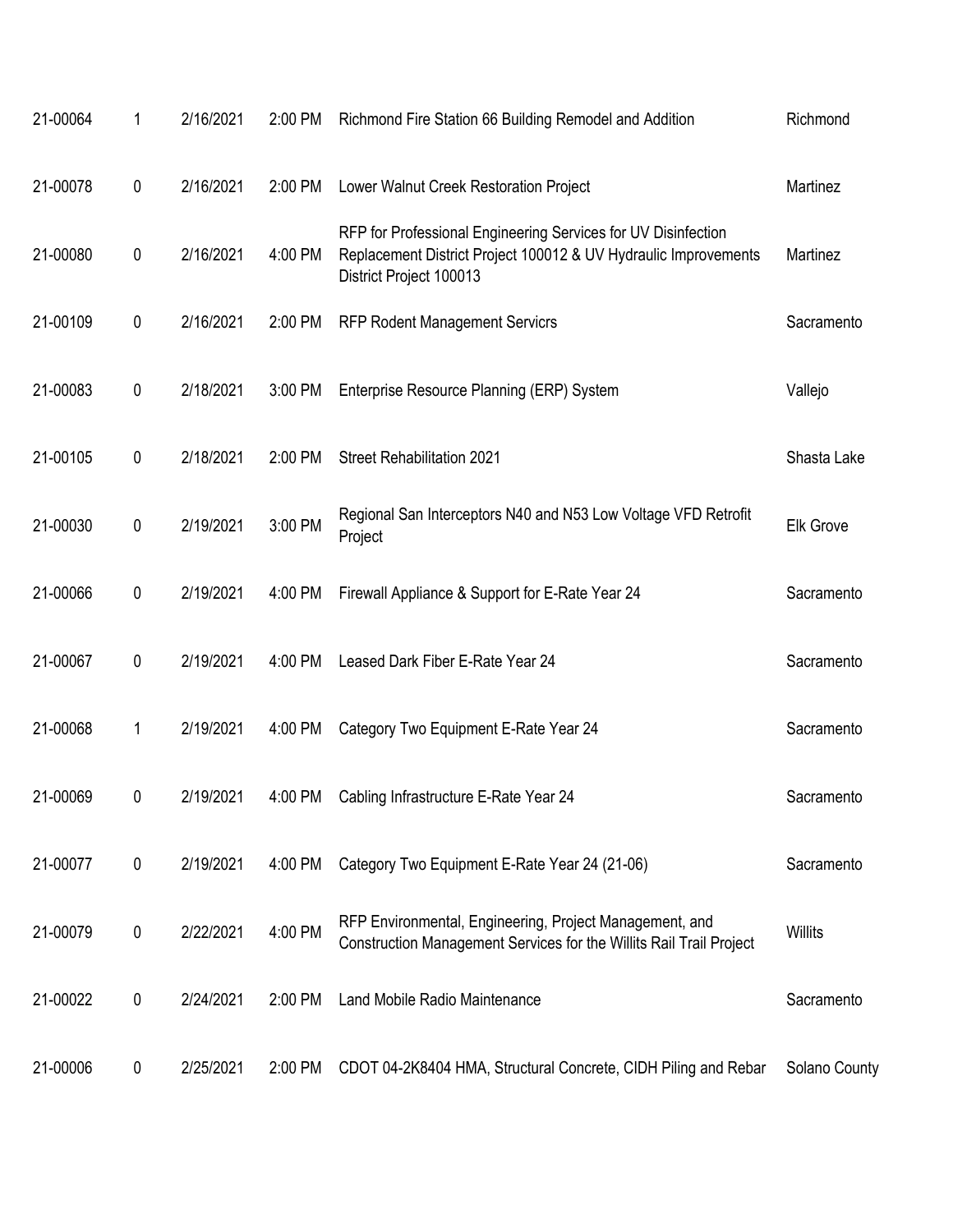| 20-03166 | 0              | 3/1/2021   | 2:00 PM | Request for inclusion on LCOE's 2021 Contractor list                      | Lakeport   |
|----------|----------------|------------|---------|---------------------------------------------------------------------------|------------|
| 20-03436 | 1              | 3/1/2021   | 3:00 PM | Construction of Oakley Park and Ride                                      | Oakley     |
| 20-03384 | $\mathfrak{Z}$ | 3/2/2021   |         | 12:00 PM Lake Berryessa - Napa County, California Resort Concession Areas | Napa       |
| 20-03118 | $\overline{2}$ | 3/5/2021   | 5:00 PM | RFP Transit Operations Services for the Vine Transit System               | Napa       |
| 21-00097 | $\pmb{0}$      | 3/5/2021   | 2:00 PM | California State Prison (SAC) - MSF Dorms D & E Roof Replacement          | Folsom     |
| 21-00101 | $\pmb{0}$      | 3/9/2021   | 4:30 PM | RFP- Design-Build ADA Accessibility Remediation                           | Marysville |
| 20-01882 | $\pmb{0}$      | 6/3/2021   | 3:00 PM | RFQ 20-68 Minor Professional HVAC Repairs                                 | Santa Rosa |
| 20-03328 | $\pmb{0}$      | 8/31/2021  | 2:00 PM | CUPCCAA for Greater Hayfork Valley Park and Recreation District           | Hayfork    |
| 20-03177 | $\pmb{0}$      | 12/1/2021  | 2:00 PM | <b>CUPCCAA-Chico Unified School District</b>                              | Chico      |
| 20-03200 | $\pmb{0}$      | 12/1/2021  | 2:00 PM | <b>CUPCCAA-Gridley Unified School District</b>                            | Gridley    |
| 20-03282 | 0              | 12/1/2021  | 2:00 PM | <b>CUPCCAA-Oroville Union High School District's</b>                      | Oroville   |
| 20-03342 | $\pmb{0}$      | 12/1/2021  | 2:00 PM | CUPCCAA - Yuba County Office of Education                                 | Marysville |
| 20-03405 | $\pmb{0}$      | 12/1/2021  | 2:00 PM | CUPCCAA-Yuba County Vendor List 2021                                      | Marysville |
| 20-03025 | 0              | 12/31/2021 | 2:00 PM | <b>CUPCCAA for Evergreen Union School District</b>                        | Cottonwood |
| 20-03072 | 0              | 12/31/2021 | 2:00 PM | <b>CUPCCAA for Corning Union High School District</b>                     | Corning    |